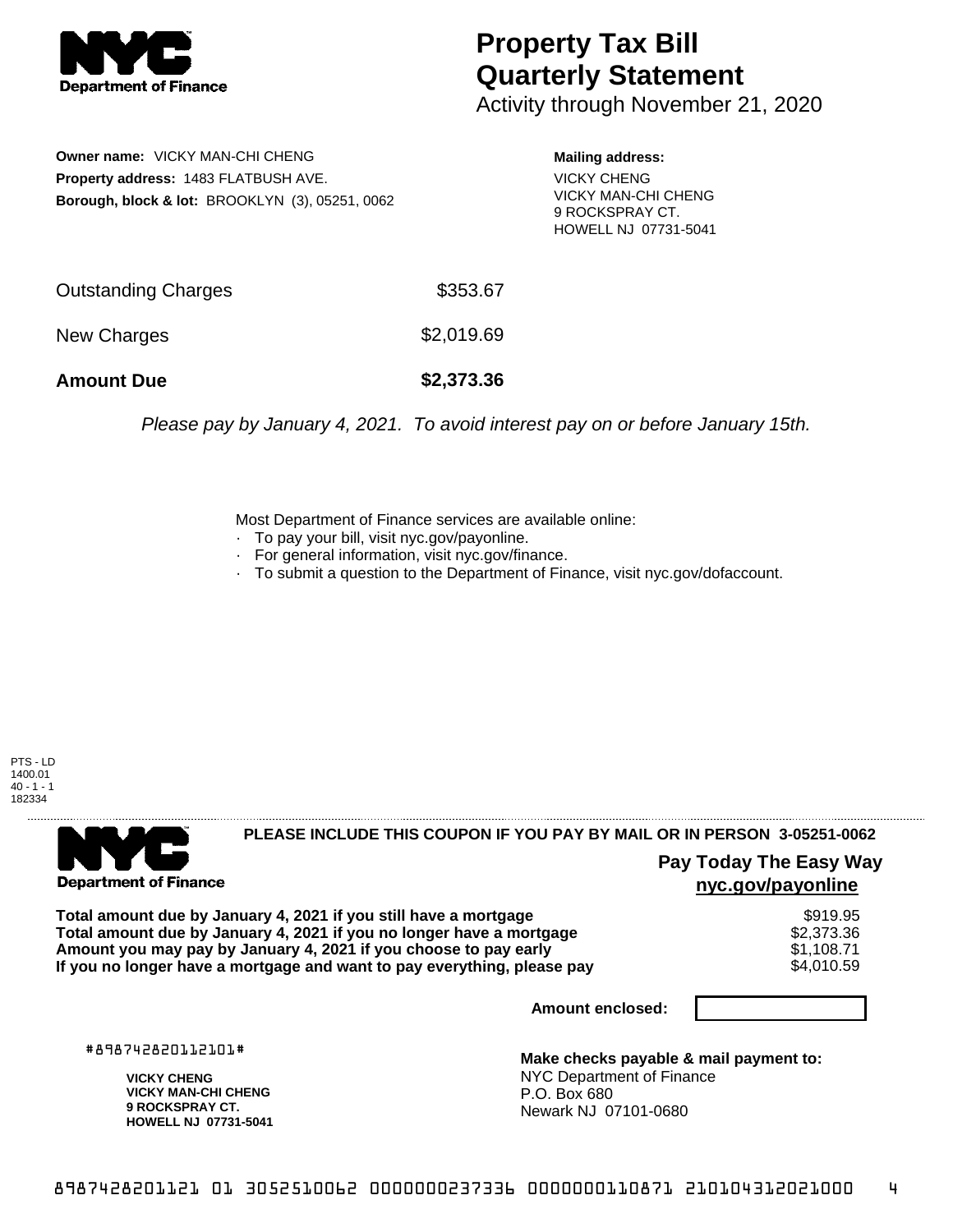

## **Previous Charges Amount**

**Total previous charges including interest and payments \$353.67**

| <b>Current Charges</b>                                            | <b>Activity Date</b> | <b>Due Date</b>     | <b>Amount</b>           |
|-------------------------------------------------------------------|----------------------|---------------------|-------------------------|
| Finance-Property Tax                                              |                      | 01/01/2021          | \$0.00                  |
| <b>Finance-Property Tax</b>                                       |                      | 01/01/2021          | \$1,470.37              |
| Payment                                                           | 09/29/2020           | Everhome Mortage Co | $$-1,470.37$            |
| Finance-Property Tax<br><b>Adopted Tax Rate</b>                   |                      | 01/01/2021          | \$1,470.37<br>$$-16.96$ |
| Flatbush Junct BID- Chg                                           |                      | 01/01/2021          | \$80.90                 |
| Flatbush Junct BID- Chg                                           |                      | 01/01/2021          | \$107.86                |
| Flatbush Junct BID- Chg                                           |                      | 01/01/2021          | \$80.90                 |
| Flatbush Junct BID- Chg                                           |                      | 01/01/2021          | \$107.86                |
| Flatbush Junct BID- Chg                                           |                      | 01/01/2021          | \$80.90                 |
| Flatbush Junct BID- Chg                                           |                      | 01/01/2021          | \$107.86                |
| <b>Total current charges</b>                                      |                      |                     | \$2,019.69              |
| <b>Tax Year Charges Remaining</b>                                 | <b>Activity Date</b> | <b>Due Date</b>     | <b>Amount</b>           |
| <b>Finance-Property Tax</b><br><b>Adopted Tax Rate</b>            |                      | 04/01/2021          | \$1,470.37<br>$$-16.96$ |
| Flatbush Junct BID- Chg                                           |                      | 04/01/2021          | \$80.90                 |
| Flatbush Junct BID- Chg                                           |                      | 04/01/2021          | \$107.86                |
| Total tax year charges remaining                                  |                      |                     | \$1,642.17              |
| If you pay everything you owe by January 4, 2021, you would save: |                      |                     | \$4.94                  |

## **Home banking payment instructions:**

- 1. **Log** into your bank or online bill pay website.
- 2. **Add** the new payee: NYC DOF Property Tax. Enter your account number, which is your boro, block and lot, as it appears here: 3-05251-0062 . You may also need to enter the address for the Department of Finance. The address is P.O. Box 680, Newark NJ 07101-0680.
- 3. **Schedule** your online payment using your checking or savings account.

## **Did Your Mailing Address Change?** If so, please visit us at **nyc.gov/changemailingaddress** or call **311.**

When you provide a check as payment, you authorize us either to use information from your check to make a one-time electronic fund transfer from your account or to process the payment as a check transaction.